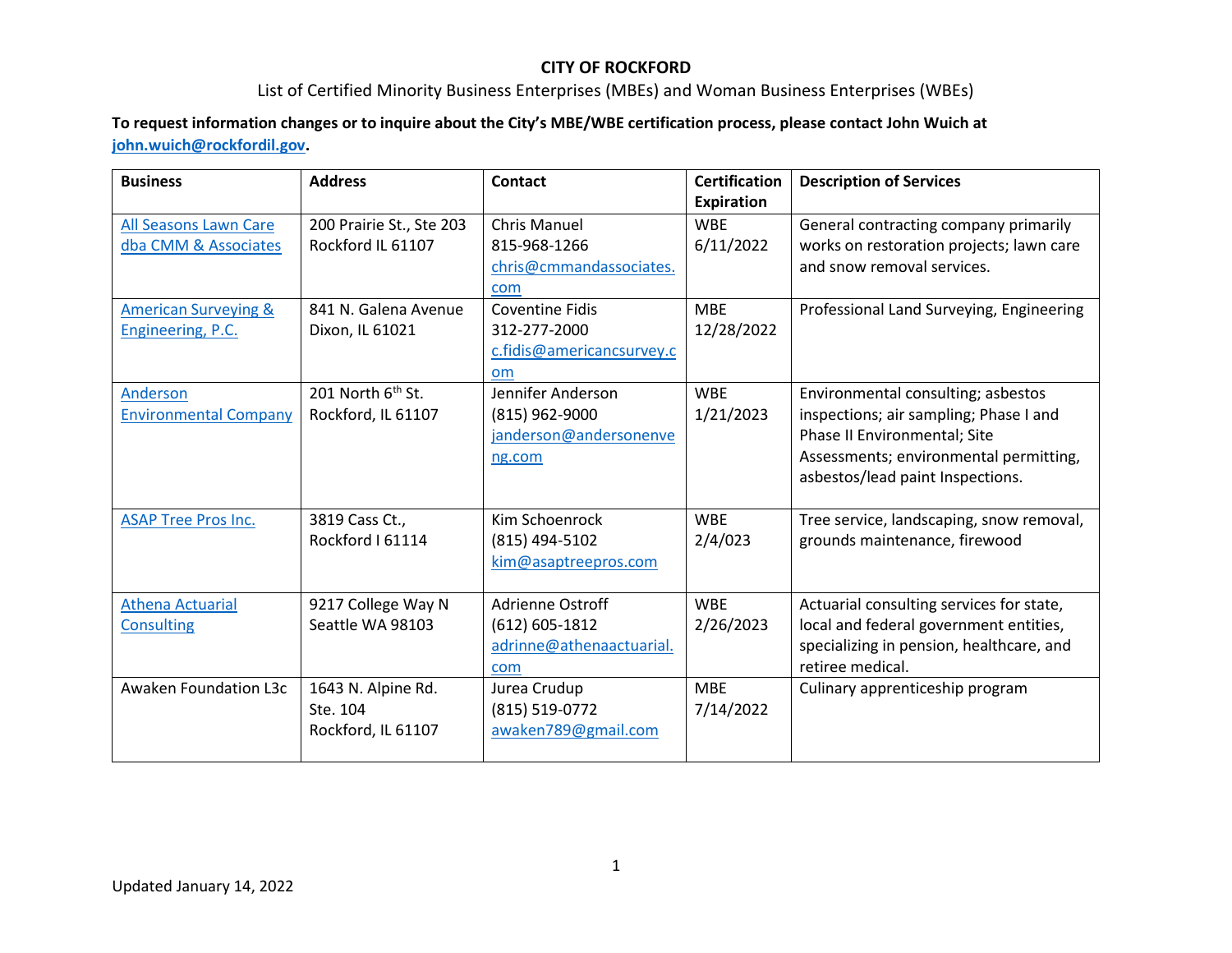| <b>A3 Environmental</b><br><b>Consultants</b><br><b>Boilersource</b><br>(Meilner Mechanical<br>Sales, Inc.) | 3030 Warrenville Rd.,<br>Suite 418<br>Lisle IL 60532<br>19 W. College Dr.<br>Arlington Heights, IL<br>60004 | Tim Allen<br>630-507-9014<br>tim@a3e.com<br><b>Tricia Fredrick</b><br>(847) 253-1040<br>tricia@boilersource.com | <b>WBE</b><br>10/30/2022<br>11/20/2022 | Environmental Consultants, Phase 1 ESA,<br>Phase 2 ESA, Leaking Underground Tank<br>Removal and closure, soil and<br>groundwater remediation, SRP program,<br>soil characterization, CCDD.<br>Manufacturers rep. for boiler &<br>mechanical room equipment including<br>domestic and hydronic systems, booster<br>pumps, boiler feed systems, preventative<br>maintenance, factory authorized start-up |
|-------------------------------------------------------------------------------------------------------------|-------------------------------------------------------------------------------------------------------------|-----------------------------------------------------------------------------------------------------------------|----------------------------------------|--------------------------------------------------------------------------------------------------------------------------------------------------------------------------------------------------------------------------------------------------------------------------------------------------------------------------------------------------------------------------------------------------------|
|                                                                                                             |                                                                                                             |                                                                                                                 |                                        | support, supply boiler and mechanical<br>parts.                                                                                                                                                                                                                                                                                                                                                        |
| <b>Bondry Management</b><br><b>Consultants LLC</b>                                                          | 35 East Main Street,<br>Suite 200<br>Carmel IL 46032                                                        | Eduardo Loredo<br>(317) 537-9555 Ext. 3<br>eduardo@bondryconsulti<br>ng.com                                     | <b>MBE</b><br>9/24/2023                | Management advisory service, business<br>and corporate management consultation<br>services, strategic planning consultation<br>services, project management, financial<br>and insurance services, development<br>finance, public finance, program<br>budgeting services, government<br>budgeting services, budget or public<br>investment management, and<br>government finance services.              |
| <b>Bubbles &amp; Sudz</b><br><b>Professional Cleaning</b><br>Service                                        | 2956 Country Knoll<br><b>Drive</b><br>Machesney Park, IL<br>61115                                           | Lannette Austin<br>(815) 520-2423<br>lannetteaustin278@gmail.<br>com                                            | <b>WBE</b><br>1/21/2023                | Commercial cleaning; construction final<br>cleanup                                                                                                                                                                                                                                                                                                                                                     |
| <b>Burns Janitorial Services</b><br>Inc.                                                                    | 3812 Guilford Rd.<br>Rockford IL 61107                                                                      | <b>Darnell Burns</b><br>815-978-7229<br>darnellburns@rocketmail.<br>com                                         | <b>MBE</b><br>02/16/2023               | Cleans, sanitizes, vacuums, mop, etc and<br>maintains building or buildings to<br>owner's standards.                                                                                                                                                                                                                                                                                                   |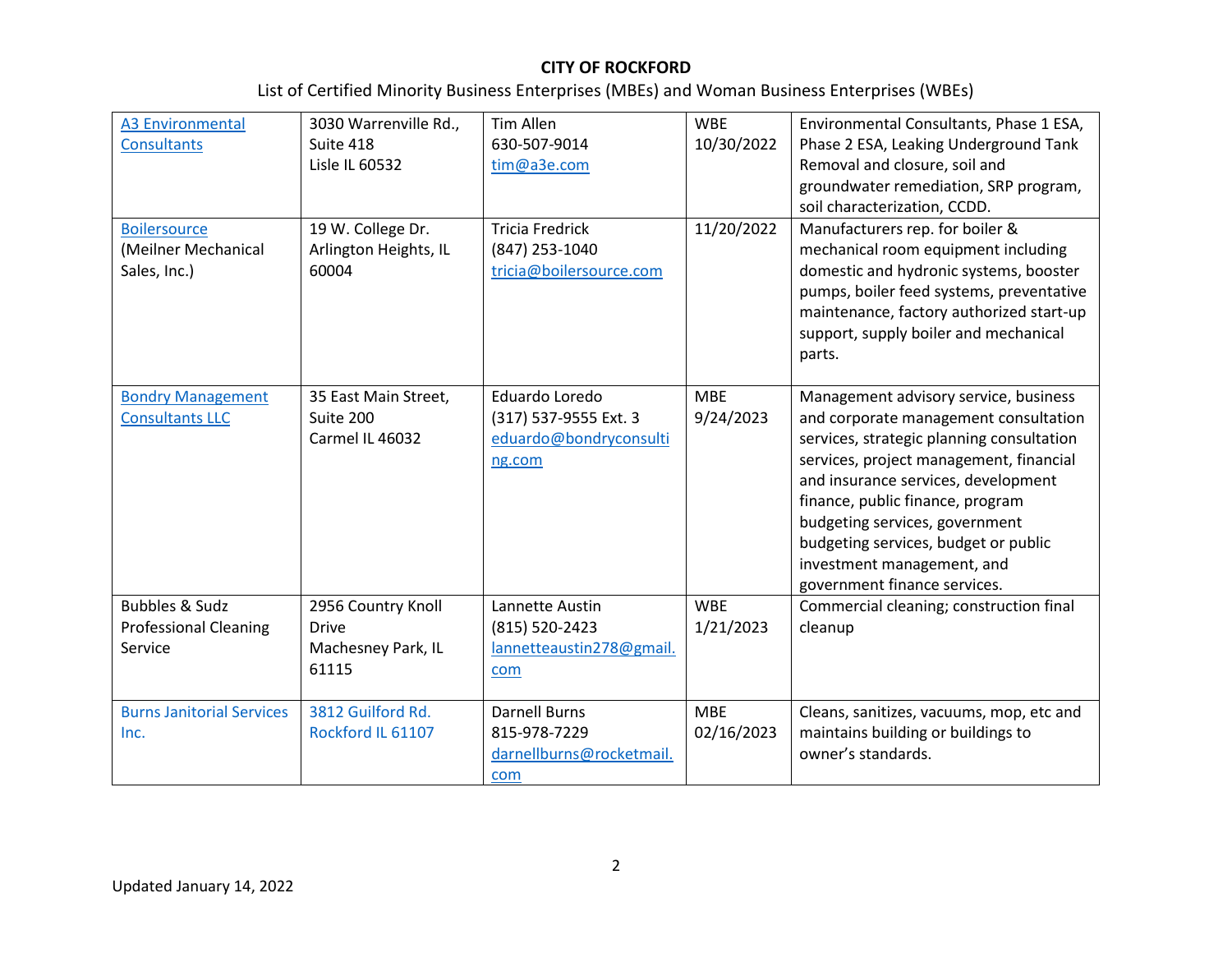| <b>C2 Design</b>            | 1624 Warren Road             | Cynthia Calvert                                  | <b>WBF</b> | Graphic design services including but not |
|-----------------------------|------------------------------|--------------------------------------------------|------------|-------------------------------------------|
| Communication               | Rockford IL 61108            | 312-415-0787                                     | 2/11/2022  | limited to brochures, flyers, logos,      |
|                             |                              | C <sub>2</sub> @c <sub>2</sub> designcommunicati |            | identity, branding campaigns,             |
|                             |                              | ons.com                                          |            | newsletters, magazines, catalogs, posters |
|                             |                              |                                                  |            | all from concept to production.           |
| <b>Campos Construction,</b> | 1201 12 <sup>th</sup> Street | Linda Campos                                     | <b>WBE</b> | Road contractor; concrete curbs &         |
| Inc.                        | Rockford, IL 61104           | (815) 394-1414                                   | 2/11/2023  | gutters, brick pavers, carpentry,         |
|                             |                              | Linda@CamposConstructi                           |            | commercial construction & rehabilitation, |
|                             |                              | on.com                                           |            | construction cleanup construction supply, |
|                             |                              |                                                  |            | demolition, drainage, earthwork,          |
|                             |                              |                                                  |            | excavation, electrical garages, grubbing, |
|                             |                              |                                                  |            | hauling landscaping light demo, masonry,  |
|                             |                              |                                                  |            | sewer, sewer drains snow plowing steel,   |
|                             |                              |                                                  |            | stump removal, trucking & IDOT qualified  |
| <b>Chicago Construction</b> | 410 Wright Drive             | Amanda Quiroz                                    | <b>MBE</b> | Concrete construction site and building,  |
| Services, Inc.              | Lake In The Hills, IL        | (847) 276-9557                                   | 3/11/2021  | asphalt and new patching                  |
|                             | 60156                        | ccsmquiroz@aol.com                               |            |                                           |
|                             |                              |                                                  |            |                                           |
| <b>CMM Environmental</b>    | 415 N. 3rd Street            | <b>Chris Manuel</b>                              | <b>WBE</b> | Environmental firm specializing in lead   |
|                             | Rockford IL 61107            | 815-968-1266                                     | 9/17/2023  | and asbestos testing and abatement        |
|                             |                              | kelly@cmmandassociates.                          |            |                                           |
|                             |                              | com                                              |            |                                           |
| Communication               | 1127 Railroad Ave.           | <b>Trish Hatfield</b>                            | <b>WBE</b> | Security installation, security services  |
| Connections, Inc.           | Rockford, IL 61104           | 815-601-3412                                     | 10/29/2022 | (security, fire alarm, card access, nurse |
|                             |                              | thatfield@cciillinois.com                        |            | call, and telephone systems), security    |
|                             |                              |                                                  |            | cameras, computer network cabling         |
|                             |                              |                                                  |            |                                           |
| <b>Conin Contractor</b>     | 1800 Doc Wolf Dr.            | Jose L. Aguilar                                  | <b>MBE</b> | landscaping, seeding & sodding, cleaning  |
| Services, Inc.              | P.O. Box 1022                | (815) 596-0640                                   | 11/20/2022 | & grading, grubbing and erosion control   |
|                             | Belvidere, IL 61008          | conin.inc@gmail.com                              |            |                                           |
|                             |                              |                                                  |            |                                           |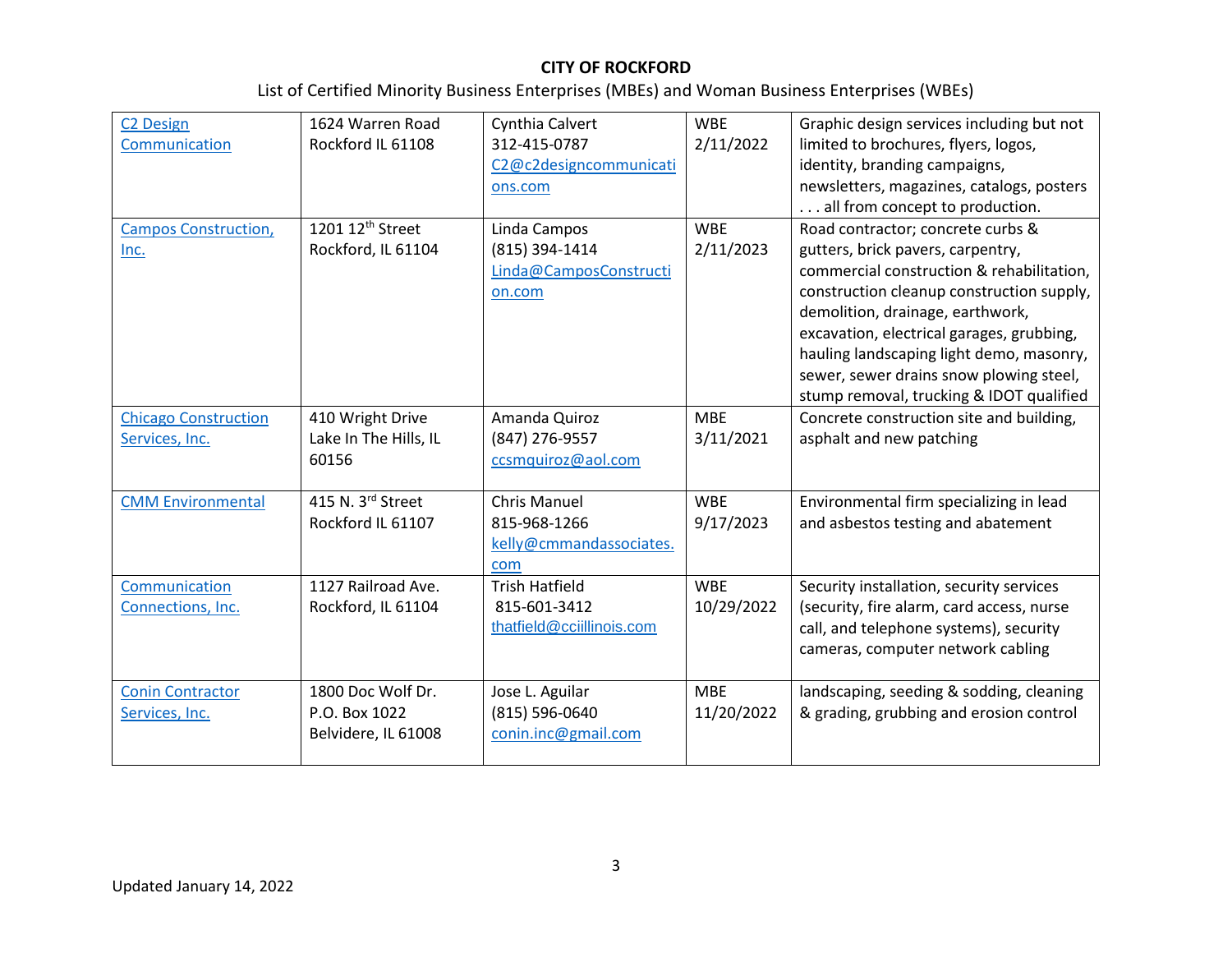| Crudup's Construction,<br><b>LLC</b>                          | 1643 North Alpine Rd,<br>Suite 104<br>Rockford, IL 61107                                                             | Jurea Crudup<br>(815) 519-0772<br>Jcrudupconstruction@gm<br>ail.com                      | <b>MBE</b><br>7/14/2022               | Building maintenance, OSHA 30, CPR,<br>drug screening, apprenticeship training,<br>general construction for apprenticeship<br>program                              |
|---------------------------------------------------------------|----------------------------------------------------------------------------------------------------------------------|------------------------------------------------------------------------------------------|---------------------------------------|--------------------------------------------------------------------------------------------------------------------------------------------------------------------|
| Custom Red Iron and<br>Services, Inc.                         | 129 S. Phelps Avenue,<br>Ste. 202<br>Rockford, IL 61108                                                              | Newton Dixon<br>(815) 397-8985<br>Customred1@aol.com                                     | <b>MBE</b><br>1/28/2023<br><b>MBE</b> | Supplier of fabricated steel items for<br>industrial & commercial buildings                                                                                        |
| David Mason &<br><b>Associates of Illinois,</b><br><b>LTD</b> | 333 S. Desplaines St.,<br>Ste. 200.<br>Chicago, IL 60661                                                             | Rosie Kaftantzis<br>(312) 884-5100<br>Rkaftantzis@davidmason.<br>com                     | 8/12/2023                             | Engineering, management, planning,<br>surveying, and architectural support<br>services                                                                             |
| Dust and Clean, LLC                                           | 316 Bayliss Avenue<br>Rockford IL 61101                                                                              | <b>Eric Fort</b><br>815-218-7235<br>dustncleanllc@yahoo.com                              | <b>MBE</b><br>2/11/2023               | Top to bottom cleaning that consists of<br>dusting, cleaning surfaces, sweeping,<br>mopping, disinfecting, etc.                                                    |
| Dynasty Group, Inc.                                           | 211 W. Wacker Drive<br>Ste. 900C<br>Chicago, IL 60606                                                                | Zhong Chen<br>President<br>(312) 704-1970<br>info@dynastygrp.com                         | <b>MBE</b><br>6/17/2023               | Civil engineering, land surveying,<br>construction management, non-<br>destructive testing, GIS/BIM services.                                                      |
| <b>Engineering Services</b><br>Group, Inc.                    | 4260 Westbrook Drive,<br>Suite 115<br>Aurora, IL 60504                                                               | Omer A. Rehman<br>(630) 780-2800<br>Omer@esgcorp.us                                      | <b>MBE</b><br>1/14/2023               | Program Management, Construction<br>management, and Consulting<br>Engineering. ESG specializes in<br>transportation, civil engineering and<br>facilities projects. |
| <b>Enised Diplomacy</b><br><b>Alliance LLC</b>                | 900 Commerce Pl. Dr.,<br>#1300<br>Forsyth IL 62535<br>(Mailing Address)<br>3981 N. Constant View<br>Decatur IL 62526 | <b>Shantel Maxwell</b><br>(630) 822-5184<br>Royalqueenshantelhobson<br>maxwell@gmail.com | MBE & WBE<br>10/2023                  | <b>Global Government Solution Partner</b>                                                                                                                          |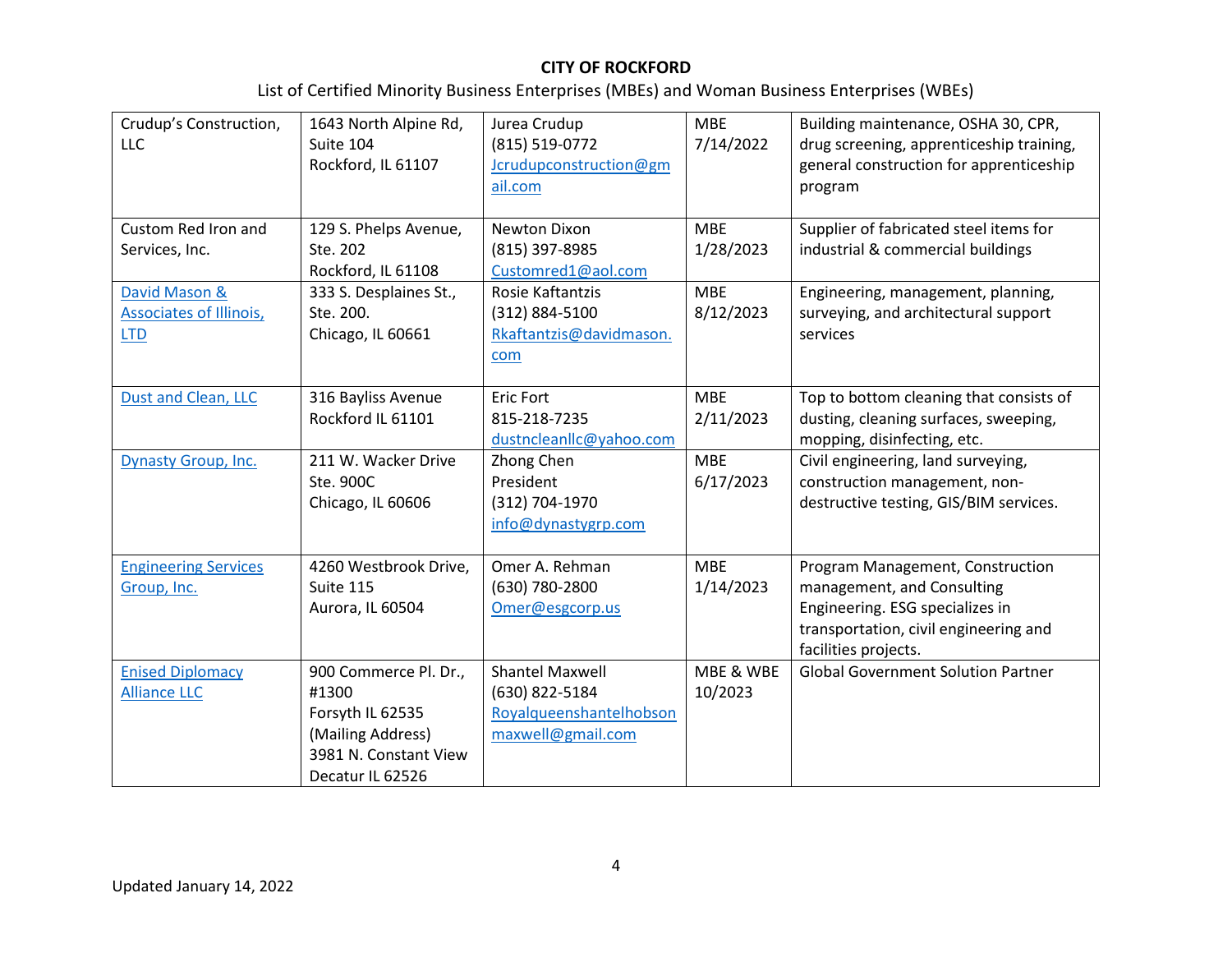| <b>Environmental Design</b><br>International, Inc.<br>FCS, LLC | 33 W. Monroe Street,<br><b>Suite 1825</b><br>Chicago, IL 60603<br>200 Quaker Road,<br>Rockford IL 61104 | Angela T. Roberts,<br><b>Marketing Director</b><br>(312) 345-1400<br>atimmons@envdesigni.co<br>m<br>Mariah Francis,<br>President<br>815-961-0365<br>mariah@fcstraffic.com | <b>MBE</b><br>4/2/2022<br><b>WBE</b><br>1/11/2023 | Environmental Design International Inc.<br>(EDI) provides civil engineering,<br>environmental consulting, construction<br>engineering, industrial hygiene, and land<br>survey services.<br>Traffic control, flagging, concrete barrier<br>wall. |
|----------------------------------------------------------------|---------------------------------------------------------------------------------------------------------|---------------------------------------------------------------------------------------------------------------------------------------------------------------------------|---------------------------------------------------|-------------------------------------------------------------------------------------------------------------------------------------------------------------------------------------------------------------------------------------------------|
| <b>Garcia Hamilton &amp;</b><br>Associates, L.P.               | 5 Houston Center, 1401<br>McKinney Street, Suite<br>1600<br>Houston TX 77010                            | Kevin Lunday<br>(713) 853-2322<br>klunday@GarciaHamilton<br>Associates.com                                                                                                | <b>MBE</b><br>5/10/2023                           | <b>Investment Management Services</b>                                                                                                                                                                                                           |
| <b>GEO Services, Inc.</b>                                      | 805 Amhest Court,<br>Ste. 204<br>Naperville, IL 60565                                                   | Julian Rueda<br>(630) 305-9186<br>julianrueda@geoservicesi<br>nc.net                                                                                                      | <b>MBE</b><br>11/20/2022                          | Geotechnical engineering and field<br>inspection services; construction QA/QC<br>inspection & materials testing,<br>environmental and civil engineering                                                                                         |
| <b>HC Anderson Roofing</b><br>Company, Inc.                    | 12388 Old River Road<br>Rockton, IL 61072                                                               | Paula Anderson<br>(815) 624-4129<br>panderson@hcandersonr<br>oofing.com                                                                                                   | <b>MBE</b><br>10/21/2023                          | Roofing (commercial, residential,<br>industrial)                                                                                                                                                                                                |
| Haas Towing, Inc.                                              | 2433 20 <sup>th</sup> St.<br>Rockford, IL 61104                                                         | Nancy Roop<br>(815) 963-3828<br>nhaas1@sbcglobal.net                                                                                                                      | <b>WBE</b><br>12/28/2022                          | 24-hour towing & recovery collision<br>repair                                                                                                                                                                                                   |
| Hard Rock Sawing &<br><b>Drilling Specialists Co.</b>          | N628 SE Bass Lake<br>Road<br>P.O. Box 718<br>Keshena WI 54135                                           | Loreen Hobolich (Office<br>Manager)<br>715-799-3823<br>info@hardrocksawing.co<br>m                                                                                        | MBE & WBE<br>11/23/2023                           | Concrete Saw Cutting, Core drilling,<br>scanning, slab sawing, wire sawing                                                                                                                                                                      |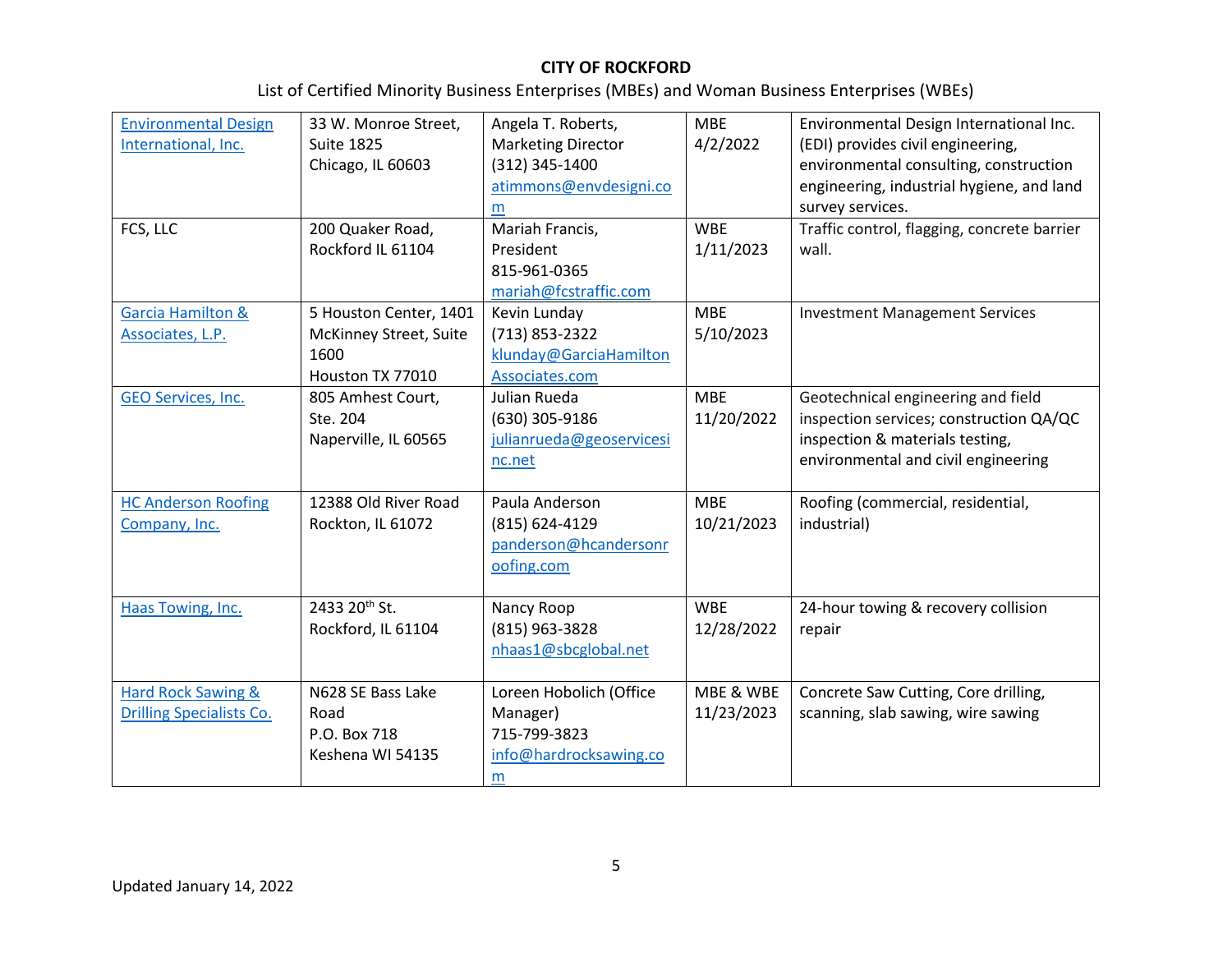| <b>Heels and Hardhats</b><br>Contractor Corp.    | 998 W. Route 72<br>Leaf River, IL 61047<br>10215 Franklin Ave.                                                             | Jackie Richter<br>(815) 738-2222<br>cyndi@heelsandhardhats.<br>com                                           | <b>WBE</b><br>12/28/2022<br><b>WBE</b> | Landscape Restoration, Clearing and<br>Grubbing, Protective Paint & Coatings,<br>Traffic Control, Camera Televising,<br>Asphalt Patch, Concrete. |
|--------------------------------------------------|----------------------------------------------------------------------------------------------------------------------------|--------------------------------------------------------------------------------------------------------------|----------------------------------------|--------------------------------------------------------------------------------------------------------------------------------------------------|
| <b>Husar Abatement, LTD</b>                      | Franklin Park, IL 60131                                                                                                    | Janina Stogowska<br>(847) 349-9105<br>tomasz.husar1@gmail.co<br>m<br>or Info@husarltd.com                    | 02/26/2023                             | Asbestos, mold, lead removal and interior<br>demolition work                                                                                     |
| <b>Illini Drilled</b><br>Foundations, Inc.       | 14512 Perrysville Rd.<br>Danville, IL 61834                                                                                | Lacey Reuther<br>(217) 442-8765<br>lacey@illinidrilling.com                                                  | <b>WBE</b><br>12/28/2022               | Deep foundations-drilled shafts/caissons,<br>auger-cast piles, mico-piles, helical<br>anchors, tiebacks, earth retention<br>systems              |
| Infrastructure<br><b>Consulting Group, LLC</b>   | 1825 Dahlia Drive<br>Cumming GA 30040                                                                                      | Vincent Mwumvaneza<br>678-762-2187<br>info@infrastructureconsul<br>tinggroup.com                             | <b>MBE</b><br>9/24/2022                | Pavement engineering, pavement<br>inspections, pavement management,<br>construction inspections, civil<br>engineering                            |
| I S Trucking, LLC                                | 1613 Iris Avenue<br>Rockford IL 61102<br>(Mailing Address)<br>4102 Doris Avenue<br>Rockford IL 61101<br>(Principal Office) | Desheanda Ingram<br>(229) 234-7579<br>(815) 914-4880 (cell<br>phone)<br>Istruckingllc.rockford@gm<br>ail.com | MBE/WBE<br>12/2/2023                   | Transportation of goods and services.                                                                                                            |
| <b>JT Electrical</b><br><b>Construction, LLC</b> | 5108 Upland Drive<br>Rockford IL 61108                                                                                     | John Terry,<br>815-980-2670<br>jtelectricalconst@gmail.co<br>m                                               | <b>MBE</b><br>9/8/2022                 | <b>Electrical Contractor</b>                                                                                                                     |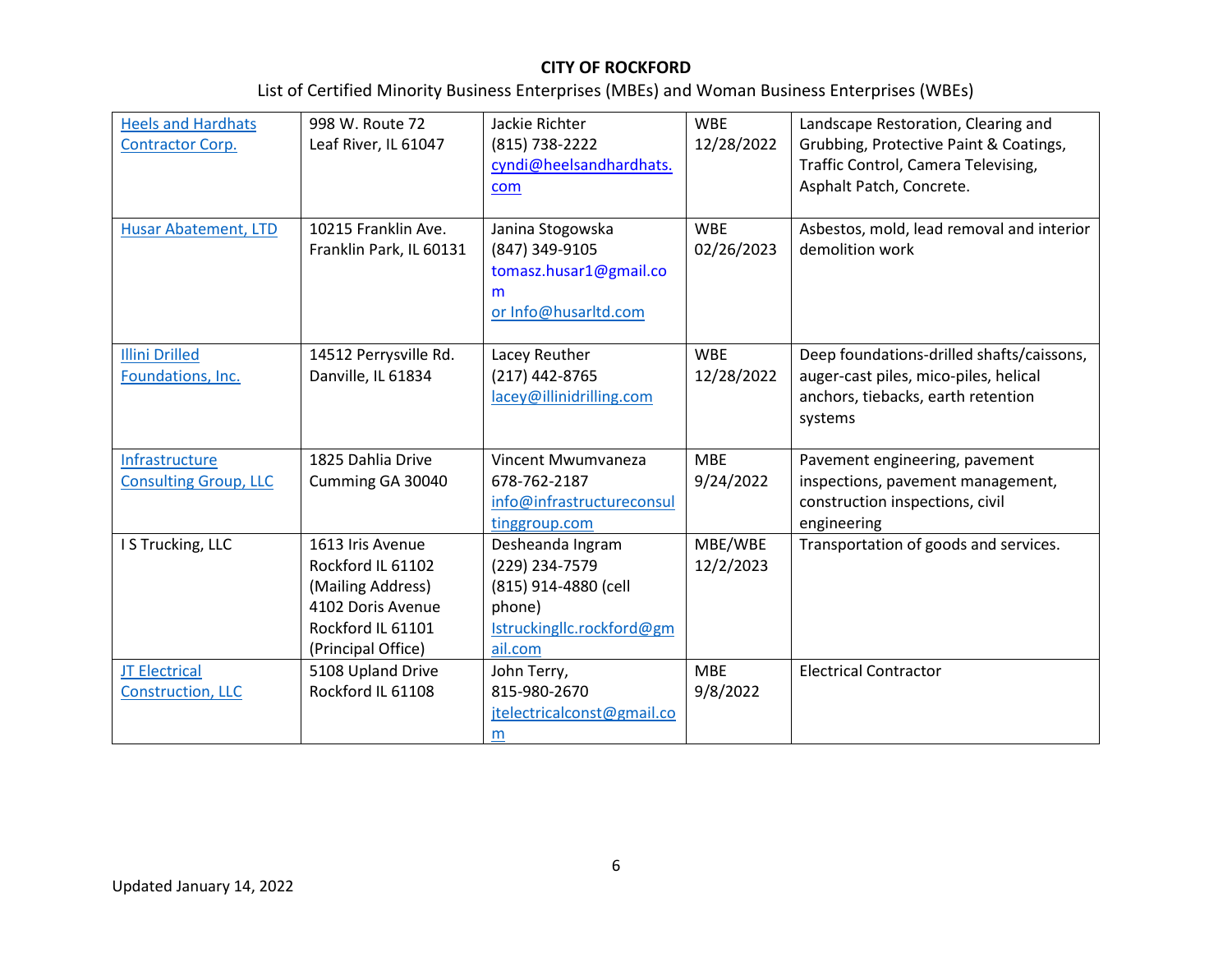| Kee Solutions, LLC                     | 1010 Grant Avenue<br>Rockford IL 61103               | Quentin Wainwright Sr.<br>815-608-1448<br>keesolutions@gmail.com        | <b>MBE</b><br>10/29/202<br>$\overline{2}$ | Responsible for providing all of the<br>materials, labor, equipment, and services<br>required for the construction project.<br>These trades include masonry, electrical,<br>framing, drywall, plumbing, new<br>construction, remodeling and<br>restoration. |
|----------------------------------------|------------------------------------------------------|-------------------------------------------------------------------------|-------------------------------------------|-------------------------------------------------------------------------------------------------------------------------------------------------------------------------------------------------------------------------------------------------------------|
| King Concrete Hauling                  | 2519 Ashland Avenue<br>Rockford IL 61101             | David L. King<br>(815) 962-1494<br>David.King8@comcast.net              | <b>MBE</b><br>12/29/202<br>3              | Removal and Replace concrete sidewalks,<br>driveways, curbs and gutter clean-up<br>jobs, small Hauling job flat work bobcat<br>work                                                                                                                         |
| <b>Klose Associations</b>              | 3433 Cove View Blvd.,<br>#1425<br>Galveston TX 72554 | Stephanie J. Klose<br>Gundrum<br>(830) 708-5728<br>netgirl@frontier.com | <b>WBE</b><br>12/28/202<br>$\overline{2}$ | Supplying products and providing<br>services to owners, contractors and<br>suppliers including construction, HVAC,<br>recreation, waterparks, amusement<br>facilities & hospitality                                                                         |
| KMK Media Group, Inc.                  | 716 N. Church Street<br>Rockford IL 61103            | Pam Maher<br>(815) 399-2805<br>Pam@KMKMedia.com                         | <b>WBE</b><br>1/3/2024                    | Marketing Communications including<br>public relations, website development,<br>graphic design, social media<br>management, ad campaigns, video<br>production.                                                                                              |
| LM Sheet Metal, Inc.                   | 6727 Elm Avenue<br>Loves Park IL 61111               | Susan L Middleton<br>(815) 654-1837<br>susanm@lmsheetmetalinc.<br>com   | <b>WBE</b><br>2/20/2022                   | All types steel fabricating and installation,<br>HVAC work.                                                                                                                                                                                                 |
| LawnCare by Walter,<br>Inc.            | 4235 S. Perryville Rd.<br>Cherry Valley, IL 61016    | Deborah K. Walter<br>(815) 332-9544<br>dwalter@lcbwalter.com            | <b>WBE</b><br>1/21/2023                   | Fertilization, weed control, mowing,<br>landscaping, hardscaping, snow removal,<br>utility work. Total site management.                                                                                                                                     |
| Loescher Heating & Air<br>Conditioning | 1860 S. Walnut Ave.<br>Freeport, IL 61032            | Linda Fortney<br>(815) 232-2166<br>lfortney@loescherhvac.co<br>m        | <b>WBE</b><br>4/7/2023                    | Heating, air conditioning, refrigeration,<br>electrical, plumbing & duct cleaning                                                                                                                                                                           |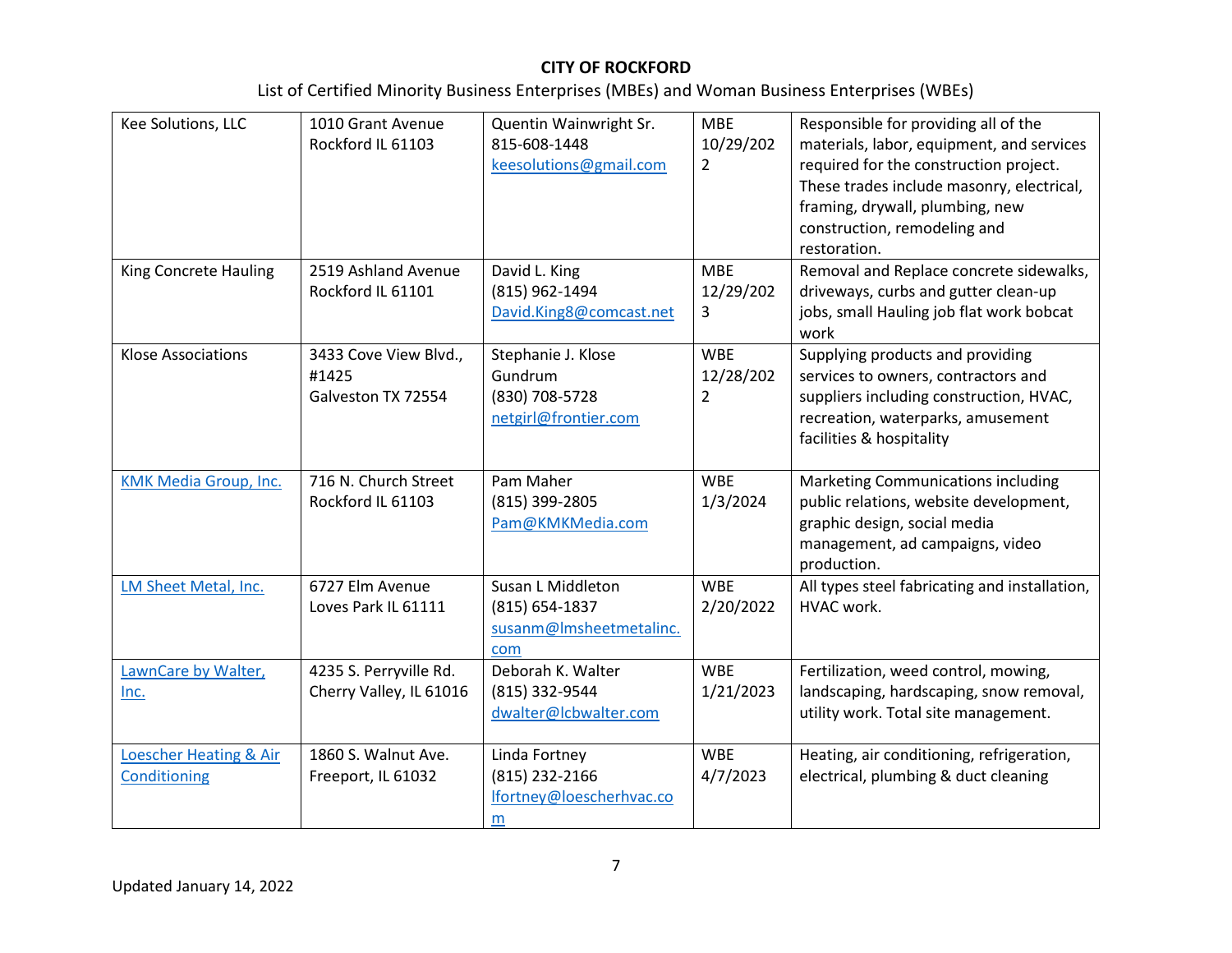| <b>Marking Specialists</b><br>Corporation      | P.O. Box 745<br>Arlington Heights, IL                                          | Robert K. Buerer<br>(847) 253-7349                                              | <b>MBE</b><br>4/5/2023                    | Pavement marking                                                                                                                                                                                                                         |
|------------------------------------------------|--------------------------------------------------------------------------------|---------------------------------------------------------------------------------|-------------------------------------------|------------------------------------------------------------------------------------------------------------------------------------------------------------------------------------------------------------------------------------------|
|                                                | 60006                                                                          | bob@markingspecialists.ne                                                       |                                           |                                                                                                                                                                                                                                          |
| <b>Midwest Mechanical</b><br>Works, Inc.       | 1409 Kysor Drive<br><b>Byron IL 61010</b>                                      | <b>Wendy Griffey</b><br>815-234-8200<br>Midwestmechind1@frontie<br>r.com        | <b>WBE</b><br>02/28/202<br>$\overline{2}$ | Commercial plumbing & piping                                                                                                                                                                                                             |
| Midwest Stone Source &<br><b>Design Studio</b> | 915 23rd Street<br>Rockford IL 61108                                           | Jodi Phillips<br>815-395-8677<br>Jodi@midweststonesource.<br>com                | <b>WBE</b><br>11/25/202<br>$\mathbf{1}$   | Complete Remodeling, retail showroom<br>of cabinets, flooring, hardware &<br>accessories                                                                                                                                                 |
| Miranda Concrete                               | 1343 Doris Avenue.<br>Rockford, IL 61101<br>P.O. Box 1584<br>Rockford IL 61110 | Noe Miranda<br>(815) 558-3027<br>mirandaconcrete1@gmail.c<br>om                 | <b>MBE</b><br>05/27/202<br>3              | Concrete, side-walks, stamps and curbs                                                                                                                                                                                                   |
| Montel Technologies,<br><b>LLC</b>             | 8100 E. Riverside Blvd.<br>Loves Park, IL 61111                                | <b>Tina Huntress</b><br>(815) 966-1267<br>tina@monteltech.com                   | <b>MBE</b><br>7/6/2022                    | Engineering, implementation, and<br>maintenance of enterprise IP-based video<br>and card access solutions.                                                                                                                               |
| <b>Mountaintop Digital</b><br>Marketing, Inc.  | 7518 N. 2 <sup>nd</sup> Street<br>Machesney Park IL<br>61115                   | Barbara Kurpaska<br>(815) 978-4717<br>mountaintopdigitalmarketi<br>ng@gmail.com | <b>WBE</b><br>7/17/2022                   | Digital online marketing, website design,<br>social media marketing, E-Commerce<br>sites, SEO, PPC.                                                                                                                                      |
| N-Trak Group, LLC                              | 1523 Windsor Rd.<br>Loves Park, IL 61111                                       | Danielle Schlichting<br>(815) 282-3000<br>dschlichting@ntrakgroup.c<br>om       | <b>WBE</b><br>5/20/2022                   | Residential and commercial demolition,<br>underground construction, earthwork,<br>concrete construction, offsite concrete<br>crushing, IDOT approved aggregates<br>(recycled asphalt and concrete), snow<br>removal and bulk salt sales. |
| N-TRAK Irrigation, LLC                         | 1523 Windsor Road<br>Loves Park IL 61111                                       | Danielle Schlichting<br>(815) 282-3000                                          | <b>WBE</b>                                | Plumbing and Irrigation                                                                                                                                                                                                                  |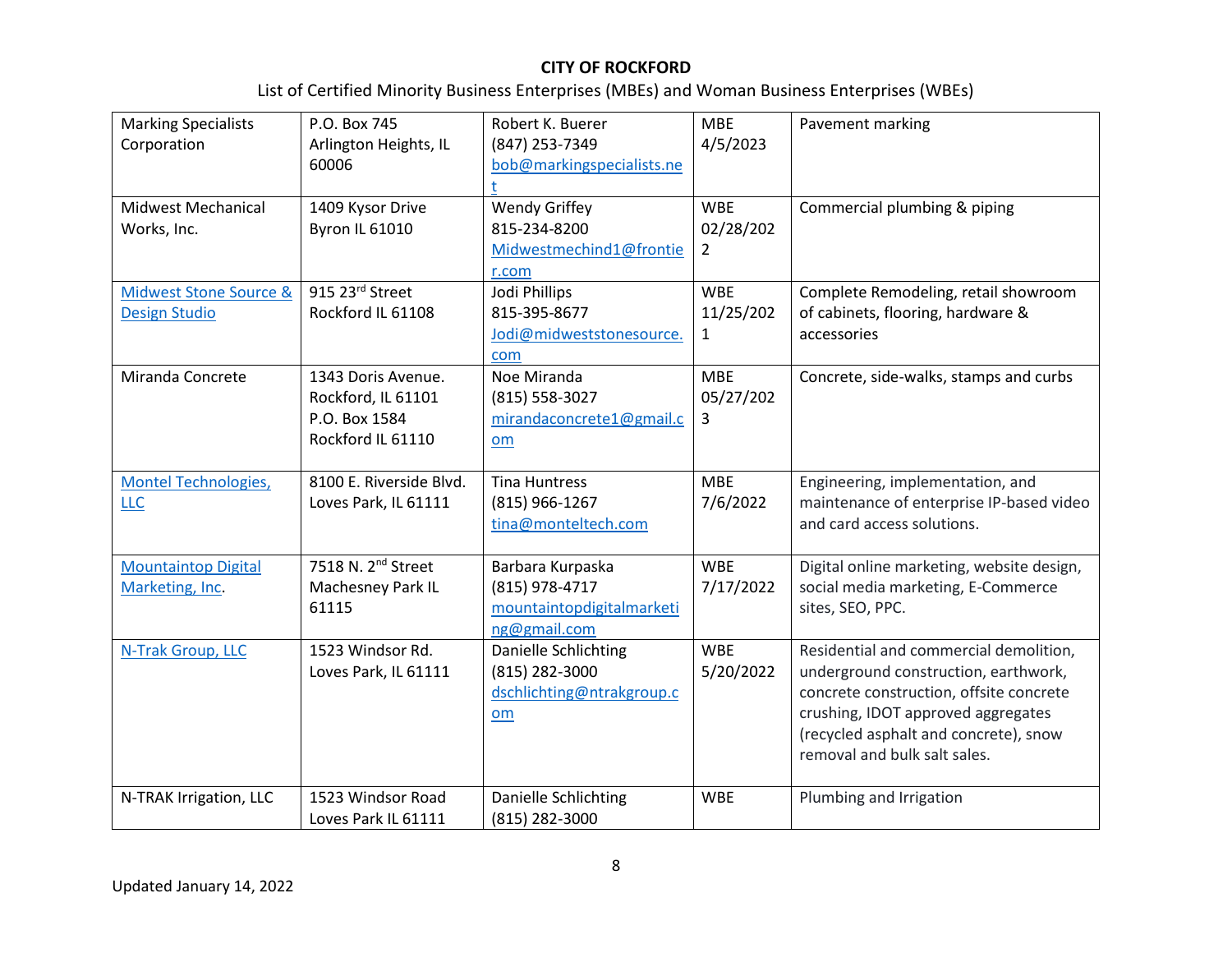|                                                   |                                                                                           | dschlichting@ntrakgroup.c<br>om                                          | 11/18/202<br>3               |                                                                                                                              |
|---------------------------------------------------|-------------------------------------------------------------------------------------------|--------------------------------------------------------------------------|------------------------------|------------------------------------------------------------------------------------------------------------------------------|
|                                                   |                                                                                           |                                                                          |                              |                                                                                                                              |
| Osric Hitt LLC dba<br>Open Air Duct Cleaning      | 1433 Albany Lane<br>Rockford IL 61107                                                     | <b>Osric Hitt</b><br>(815) 289-0301<br>openairclean@gmail.com            | <b>MBE</b><br>11/1/2023      | Residential Duct cleaning (Forced Air<br>System) and the various Heating and<br>Cooling System components and<br>inspection. |
| Paden Transport, Inc.                             | 4104 Prairie Road<br>Rockford, IL 61102                                                   | Johnny Paden<br>$(815) 543 - 6132$<br>ptinc97@gmail.com                  | <b>MBE</b><br>1/21/2023      | Haul construction material such as dirt,<br>sand, gravel, hot mix, etc.                                                      |
| PBM Group, LLC (dba<br><b>HLJ Companies)</b>      | 164 Division Street,<br>Ste 407<br>Elgin IL 60120<br>PO Box 651,<br>South Elgin, IL 60177 | Harold L. Johnson<br>708-320-0536<br>harold@hljcompanies.com             | <b>MBE</b><br>9/17/2021      | <b>Information Technology Professional</b><br>Services, Hardware and Software Reseller                                       |
| PCI Services, Inc. dba<br>Peterson Cleaning, Inc. | 843 N. Madison Street<br>Rockford IL 61107                                                | Linda and Mare Wild<br>815-961-1300<br>markwild@petersoncleanin<br>g.com | <b>WBE</b><br>11/25/202<br>1 | <b>Commercial Janitorial Work</b>                                                                                            |
| <b>Phoenix Woodworking</b><br>Corporation         | 2000 Duncan Place<br>Woodstock IL 60098                                                   | Sandra M. Pierce<br>815-338-9338                                         | <b>WBE</b><br>4/9/2022       | <b>Custom Commercial Cabinets, casework</b><br>and architectural millwork                                                    |
| Planning Resources, Inc.                          | 913 Parkview Blvd.<br>Lombard, IL 60148                                                   | <b>Darrell Garrison</b><br>(630) 668-3788<br>dgarrison@planres.com       | <b>MBE</b><br>1/14/2023      | Landscape architecture, natural resource<br>planning, community planning,<br>transportation planning                         |
| <b>Quad Electrical Services</b>                   | 6681 West Gate Ct.<br>Roscoe, IL 61073                                                    | Jesse Garcia<br>$(815)$ 670-3038<br>jessequadelect@gmail.com             | <b>MBE</b><br>10/29/202<br>3 | <b>Electrical Contractor, Electrical</b><br>Maintenance and Troubleshooting                                                  |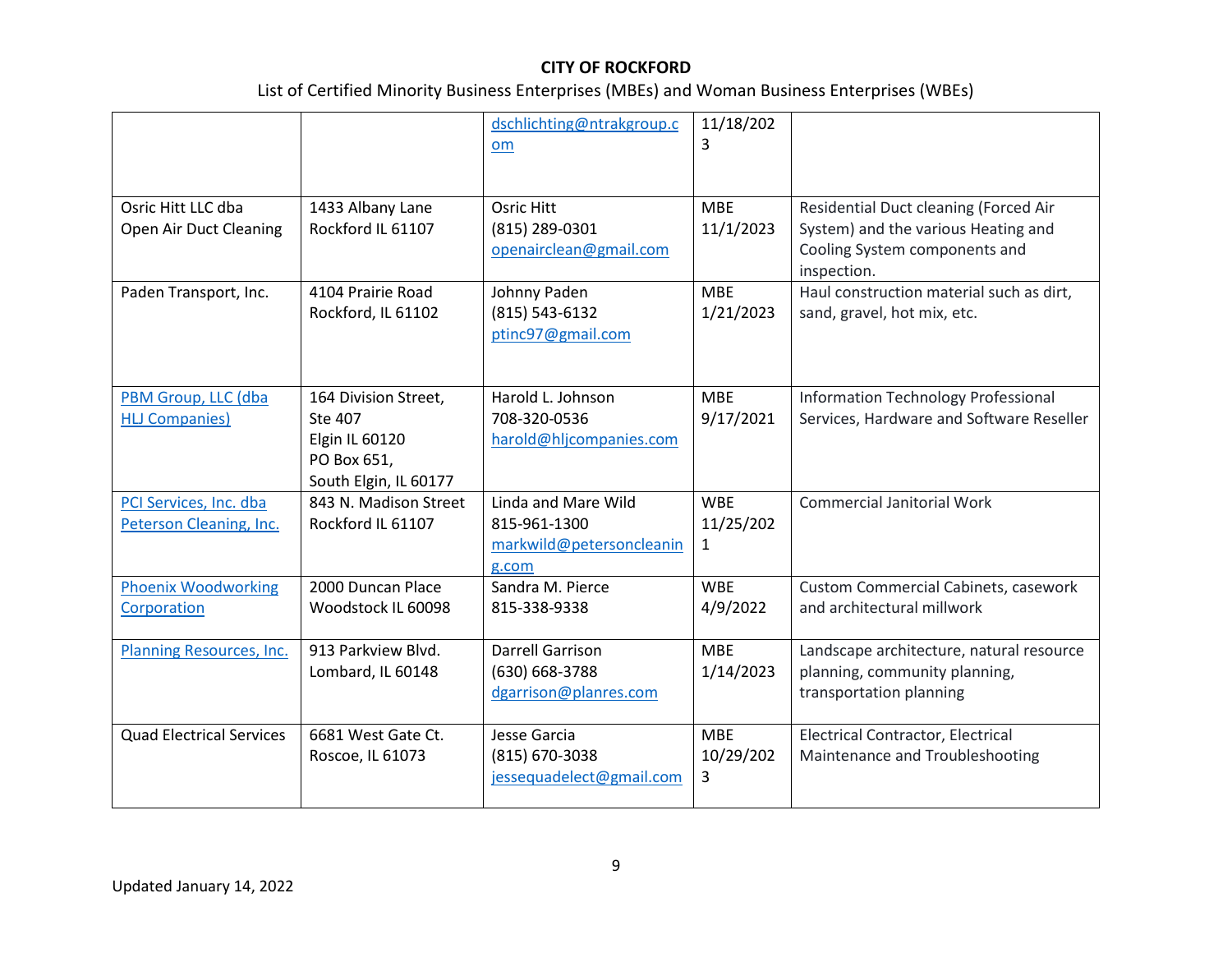| <b>RA Seaton Contractor</b><br>Services, LLC<br><b>RBG Janitorial LLC</b> | 5100 Linden Road<br>Rockford, IL 61109<br>11565 Beverly Lane<br>Belvidere, IL 61008                                         | Rebecca Seaton<br>(815) 520-4812<br>raseatoncontractor@gmail.<br>com<br>Eva Kretschmar<br>(815) 885-8084<br>eva@rbgjanitorial.com | <b>WBE</b><br>1/5/2024<br><b>WBE</b><br>11/20/202<br>$\overline{2}$ | Construction trucking services, concrete<br>and pipe supply, construction aggregate<br>and material supply.<br>Janitorial and light construction<br>maintenance services to commercial and<br>industrial (non-residential) customers.       |
|---------------------------------------------------------------------------|-----------------------------------------------------------------------------------------------------------------------------|-----------------------------------------------------------------------------------------------------------------------------------|---------------------------------------------------------------------|---------------------------------------------------------------------------------------------------------------------------------------------------------------------------------------------------------------------------------------------|
| <b>Risk Management</b><br><b>Solutions of America,</b><br>Inc.            | 309 W. Washington St.<br>Ste. 200<br>Chicago, IL 60606                                                                      | <b>Bennie Jones</b><br>$(312)$ 960-6200<br>bjones@rmsoa.com                                                                       | <b>MBE</b><br>11/20/202<br>$\overline{2}$                           | Insurance-related services including: third<br>party administration, call center,<br>insurance claims & investigations, bill<br>review, managed care services, risk<br>management consulting, safety loss<br>control & enrollment services. |
| Rockford Transport, Inc.                                                  | 303 Blackhawk Park<br>Avenue<br>Rockford IL 61104<br>(Mailing address)<br>957 Tivoli Drive<br>Rockford IL 61107<br>(office) | Craig Sockwell<br>(815) 633-4285<br>office@rockfordtransport.co<br>m                                                              | MBE &<br><b>WBE</b><br>1/24/2023                                    | Waste Management, Dumpster Rental,<br><b>Small Demolition</b>                                                                                                                                                                               |
| <b>Ruiz Construction</b><br>Systems, Inc.                                 | 6192 Muirfield Ln.<br>Rockford IL 61114                                                                                     | <b>Gonzalo B Ruiz</b><br>(815) 332-8880<br>bruiz@ruizcs.com                                                                       | <b>MBE</b><br>1/25/2023                                             | General contractor for commercial<br>construction; concrete, carpentry, and<br>drywall work.                                                                                                                                                |
| Saavedra Gehlhausen<br><b>Architects</b>                                  | 504 N. Church St.<br>Rockford, IL 61103                                                                                     | Daniel G. Saavedra<br>(815) 963-9392<br>daniel.saavedra@sgadesi<br>gn.com                                                         | <b>MBE</b><br>1/19/2023                                             | Architectural professional services                                                                                                                                                                                                         |
| <b>SCE Transport</b>                                                      | 3751 Northline Drive<br>Rockford, IL 61101                                                                                  | Desheanda Ingram<br>(815) 963-8110                                                                                                | MBE &<br><b>WBE</b><br>9/9/2023                                     | Provides various transportation needs<br>and notary services                                                                                                                                                                                |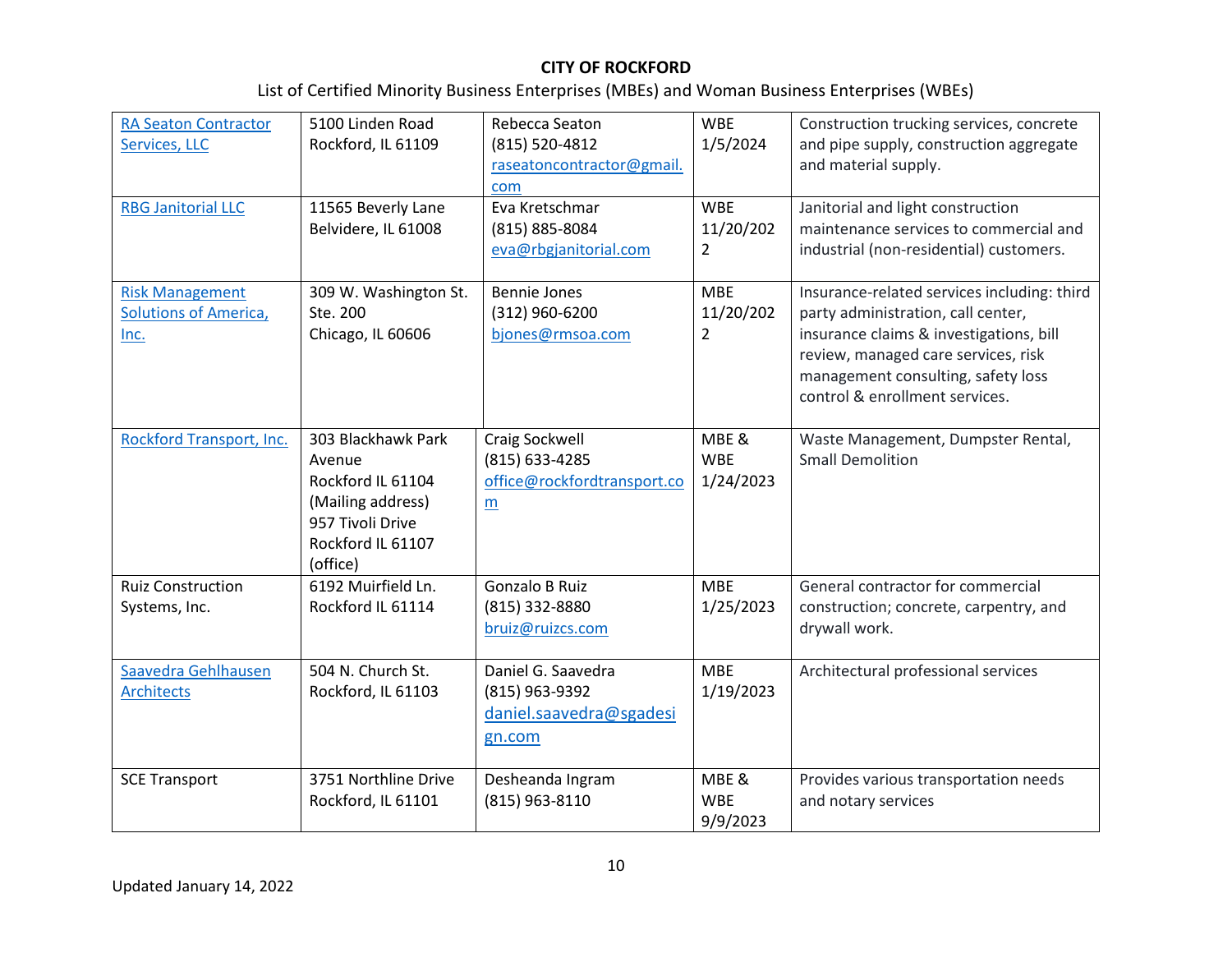| (P.O. Box 7892,    | scenemtransport@gmail.co |  |
|--------------------|--------------------------|--|
| Rockford IL 61125) | m<br>$\sim$              |  |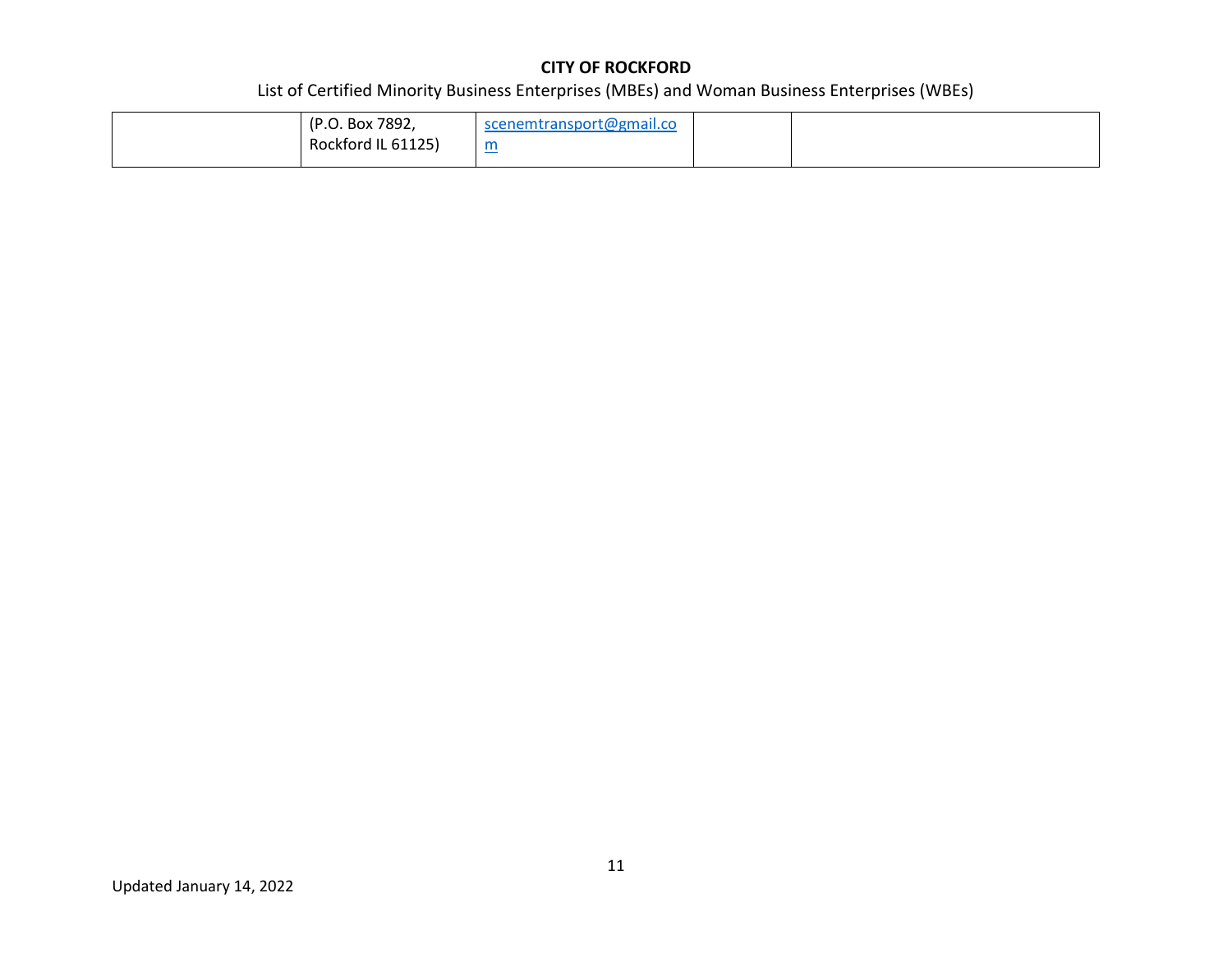|  | List of Certified Minority Business Enterprises (MBEs) and Woman Business Enterprises (WBEs) |
|--|----------------------------------------------------------------------------------------------|
|--|----------------------------------------------------------------------------------------------|

| Schoening Painting and          | 750 N. Madison St.        | Michelle Schlensker        | <b>WBE</b> | Commercial painting and wall covering.     |
|---------------------------------|---------------------------|----------------------------|------------|--------------------------------------------|
| Decorating                      | Rockford, IL 61107        | (815) 962-5111             | 2/11/2023  | Union Paint shop - DC Council 30 Local     |
|                                 |                           | painting@schoeningspaintin |            | 607                                        |
|                                 |                           | g.com                      |            |                                            |
| Security Pro Intel, Inc.        | 7120 Windsor Lake         | Juan A. Reyes              | <b>MBE</b> | Security Guards and Patrol Services,       |
|                                 | Parkway                   | (815) 637-6950             | 3/22/2023  | Armored Car Services, Transport Services,  |
|                                 | Loves Park, IL 61111      | president@getspi.com       |            | Alarm Response Services, Traffic Control,  |
|                                 |                           |                            |            | Security Consulting, and Security Training |
|                                 |                           |                            |            |                                            |
| Squeaky Clean                   | 2751 Atherton Lane        | Gloria Sockwell            | MBE & WBE  | Janitorial, maintenance, construction      |
| Janitorial, Inc.                | Rockford IL 61114         | (815) 904-6348             | 07/29/2023 | clean.                                     |
|                                 |                           | Herdissockwell@yahoo.com   |            |                                            |
| Steel Fabricating, Inc.         | 2806 22 <sup>nd</sup> St. | Dai Bui                    | <b>MBE</b> | Fabrication of structural and              |
|                                 | P.O. Box 1057             | (815) 977-5355             | 05/29/2022 | miscellaneous steel including roof         |
|                                 | Rockford, IL 61109        | dbui@steelFabrkfd.com      |            | trusses, crane rails, tube railings,       |
|                                 |                           |                            |            | mezzanines, platforms, metal clips, and    |
|                                 |                           |                            |            | stairs.                                    |
|                                 |                           |                            |            |                                            |
| <b>Stenes Contractors, Inc.</b> | 701 S. Chippewa Ave.      | <b>Byron Harrell</b>       | <b>MBE</b> | General Contracting - residential, roofing |
|                                 | Freeport, IL 61032        | (815) 616-5525             | 2/16/2023  |                                            |
|                                 |                           | byron@stenescontractors.c  |            |                                            |
|                                 |                           | om                         |            |                                            |
|                                 |                           |                            |            |                                            |
| <b>SWS Capital</b>              | 100 Wall Street, 18th     | Keith Lathan               | <b>MBE</b> | SWS Capital Management specializes in      |
| Management, LLC                 | Floor100 Wall Street,     | (312) 654-4564             | 5/27/2023  | customized fixed-income asset              |
|                                 | 18 <sup>th</sup> Floor    | klathan@swscapitalmanage   |            | management, with a concentration in        |
|                                 | New York NY 10005         | ment.com                   |            | liquidity management and short-to-         |
|                                 |                           |                            |            | intermediate duration fixed income for     |
|                                 |                           |                            |            | institutional clients.                     |
| <b>Synergy Production</b>       | 2448 S Alpine             | Ray Richmond               | <b>MBE</b> | Health and beauty culture, from            |
| Group.                          | Rockford IL 61108         | 815-399-2333               | 12/3/2022  | education to salon and barbering           |
|                                 |                           | Ray@Synergyproductiongro   |            | services.                                  |
|                                 |                           | up.com                     |            |                                            |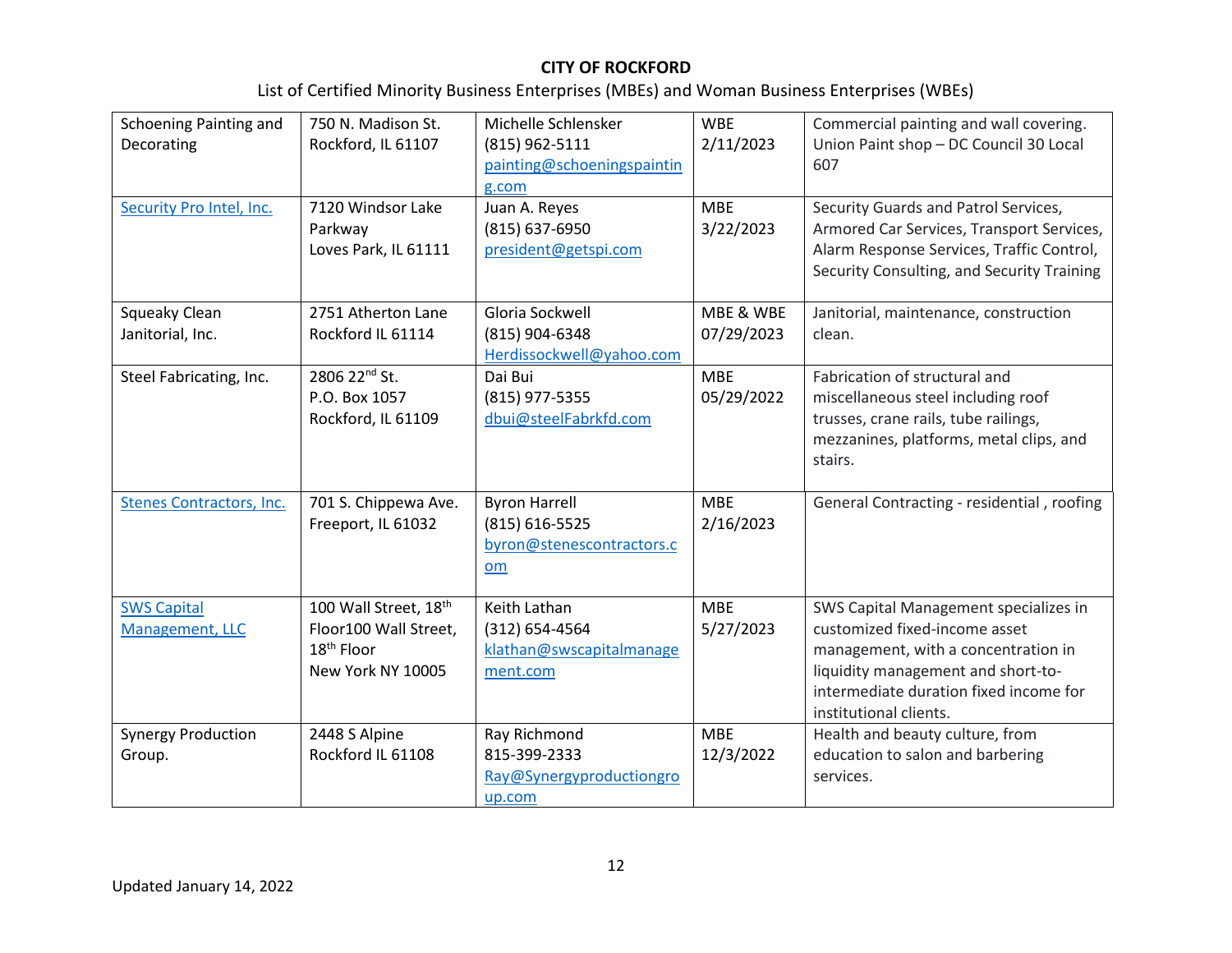| <b>Taylor Made Carpentry</b>                                     | 9790 Coon Trail Rd.<br>Capron, IL 61012                                                     | <b>Bill Taylor</b><br>(815) 737-8877                                                  | <b>WBE</b><br>6/7/2023  | General Contractor; Lead Abatement<br>Contractor; Certified Weatherization                                                                                                                                                                                                                                                                                           |
|------------------------------------------------------------------|---------------------------------------------------------------------------------------------|---------------------------------------------------------------------------------------|-------------------------|----------------------------------------------------------------------------------------------------------------------------------------------------------------------------------------------------------------------------------------------------------------------------------------------------------------------------------------------------------------------|
|                                                                  |                                                                                             | Tmcinc taylormade@yahoo<br>.com                                                       |                         | Contractor.                                                                                                                                                                                                                                                                                                                                                          |
| <b>Temperature Doctors</b><br><b>Heating &amp; Cooling, Inc.</b> | 1000 9th St, Unit 9<br>Rockford IL 61104                                                    | Natasha Pickett<br>815-914-6197<br>Natashap@temperaturedoc<br>tors.com                | <b>MBE</b><br>8/20/2021 | HVAC Repair & Installation for<br>Residential, Commercial & Industrial                                                                                                                                                                                                                                                                                               |
| <b>Total Plumbing &amp;</b><br>Heating, LTD                      | 754 Southrock Drive<br>Rockford IL 61102                                                    | Elvia Johnson<br>(815) 877-1755<br>elvia@totalph.net                                  | <b>MBE</b><br>9/14/2023 | Water and sewer line and related<br>structures construction, land subdivision,<br>other heavy & civil engineering<br>construction, plumbing, heating & air-<br>conditioning, plastics plumbing fixture<br>manufacturing, plumbing and heating<br>equipment & supplies (hydronic),<br>merchant wholesalers, industrial supplies<br>& other building material dealers. |
| <b>T.T. &amp; M Transportation</b><br>LLC                        | 4422 Sunbury Drive<br>Rockford IL 61109                                                     | Tiffany N. Ingram-Hill<br>(815) 540-9732<br>TTMTransportation24@gma<br>il.com         | MBE & WBE<br>12/14/2023 | Trucking transportation company that<br>specializes in hauling large quantities of<br>freight and materials from various origins<br>to receiving destinations without any<br>damage or loss of value within a timely<br>manner.                                                                                                                                      |
| <b>Twins Construction of</b><br>Rockford, LLC                    | 5321 Falmouth Drive<br>Rockford IL 61109                                                    | Gloria Duran<br>(815) 315-2042<br>(779) 423-7681<br>Twinsconstruction04@gmail<br>.com | MBE & WBE<br>12/14/2023 | <b>General Contractor</b>                                                                                                                                                                                                                                                                                                                                            |
| <b>Wimbush Trucking, LLC</b>                                     | 128 S 5 <sup>th</sup> Street-REAR<br>Rockford IL 61104<br>PO Box 4491,<br>Rockford IL 61110 | <b>Brandy Wimbush</b><br>815-914-3938<br>wimbushtrucking@gmail.co<br>m                | MBE & WBE<br>11/12/2023 | <b>Transportation Company</b>                                                                                                                                                                                                                                                                                                                                        |